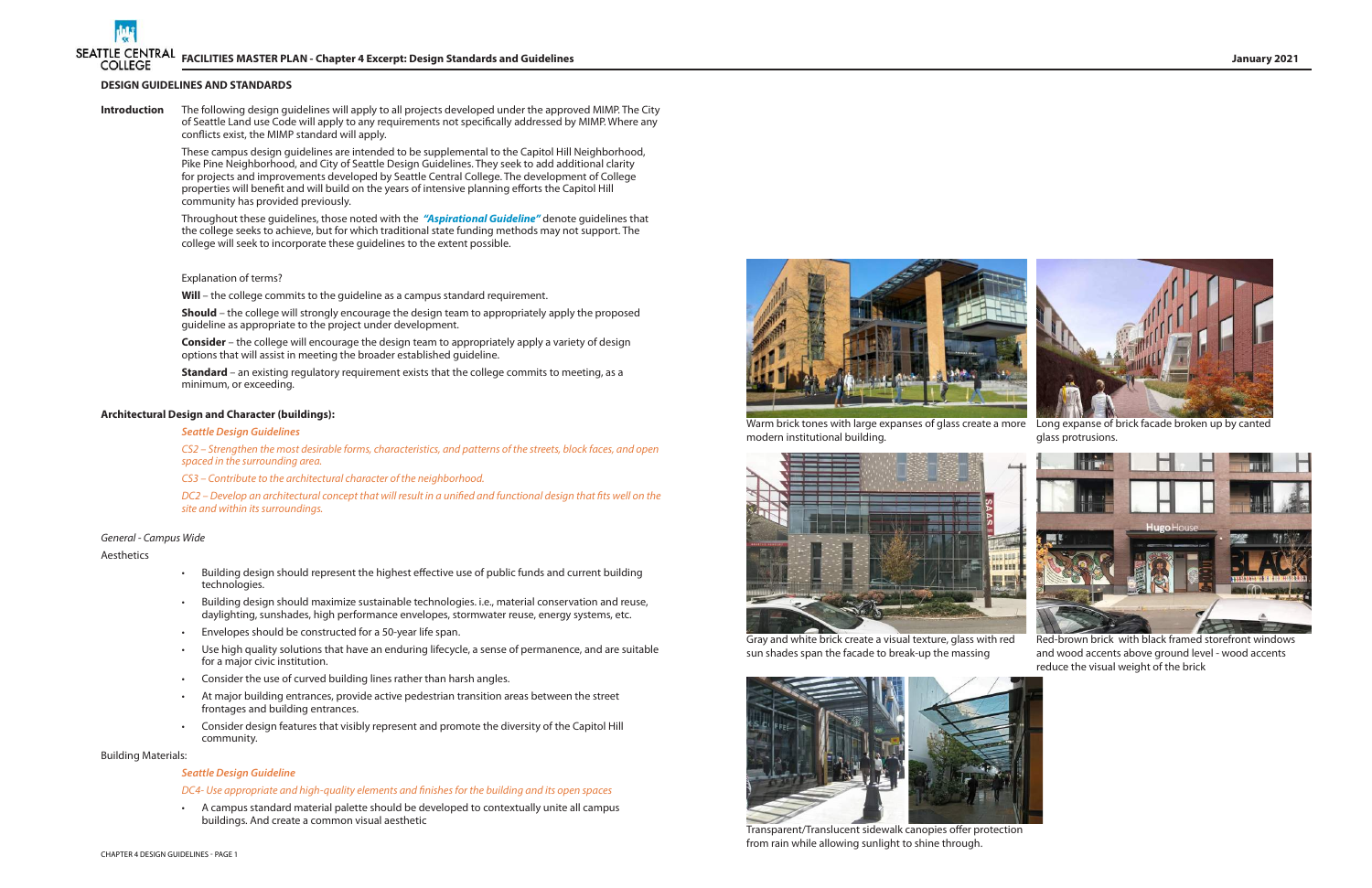# SEATTLE CENTRAL FACILITIES MASTER PLAN - Chapter 4 Excerpt: Design Standards and Guidelines January 2021<br>COLLEGE **The COLLEGE**



Highlight main building/campus entries with unique material, lighting, signage, colors, etc





Transparent building entry framed by brick massing

- Materials should be selected that reinforce the pedestrian scale at all locations where pedestrians interact with the building.
- Materials selections should favor a warm and natural palette.
- Select materials that discourage graffiti and vandalism.
- Create texture and interest at the ground plane. Avoid/replace the small red pavers prevalent on the existing campus as they create slip/trip hazards.
- Materials and systems should be easy to maintain and operate.

### Façade Articulation

- Existing structures along Pike, Pine, and Broadway, generally match the originally platted lots and are characterized by buildings that are 50 – 60 feet wide, or when on two lots are, 100-120 feet in width. The scale of new structures should to reflect the rhythm of bulk and scale established by this existing context. (I.e. expressions for structural bay spacing in the façade articulation).
- Respond to topography by stepping facades so that floorplates generally match the street grade.
- Avoid large blank walls.

- Public Art should integrate into buildings' architecture
- Provide Art that matches the vibe of Capitol Hill (whimsical, creative, diverse)
- Provide intentional opportunities for the creation of street art

### *Seattle Design Guidelines*

*Per 23.47A.008 - The total of all blank facade segments will not exceed 40 percent of the width of the facade of the structure along the street.* 

*Per 23.47A.008 - Blank facades from 2' to 8' will be no more than 20 feet.*

- Use high levels of transparency and street activating uses at the ground plane.
- Use building materials and details to create and articulate building facades that blend with the greater Capitol Hill environment. (I.e., the energy of Broadway, the residential character of Harvard, etc.)

Embrace the desirable characteristics and context of Capitol Hill

- Enhance the character of Broadway, Pine, and Pike streets as some of Capitol Hills most prominent and vibrant public main streets.
- Facades facing Broadway, Pike, and Pine streets should reinforce the street edge.

### Incorporating Art

### *Project Specific Guidelines* ITEC Building

- 
- Design the Broadway faces of the ITEC site such that there is a discernable visual break in the building mass that marks the main building entrance, and the transition to the Howell Street Passage. Provide active pedestrian areas between the street frontages and building.
- The Broadway façade should be highly transparent nature with Street Activating Uses, and be a prominent feature of the building design. This should extend to the SE corner transition to the Howell Street Passage.
- Use the building corner at the Howell Street Passage, and the street crossing access to Cal Anderson Park as a transition point of building character, scale and mass.
- Provide protected pedestrian walkways for a minimum of 50% of the frontage.

### Student Housing

- The student housing entrance should be highly transparent nature and be a prominent feature of the building design.
- Building design, site and setbacks should visually integrate the Harvard frontages with the adjacent multifamily residential context abutting the properties.
- Design the Student Housing building site such that there is a discernable main student/building entrance separate from the retail/commercial/parking garage portion of the building.

Murals that honor community members and builders.



Transparent facade gives a view into activity within - activates the street and promotes college programs

Transparent skybridge offers visual connections in and out of building



Street level facade and entries step down with the street slope

Murals with a template for students to add to.



Temporary and unsolicited art is frequently found in the Capitol Hill Neighborhood. Design new buildings and public spaces to receive art that refect the context of the neighborhood.

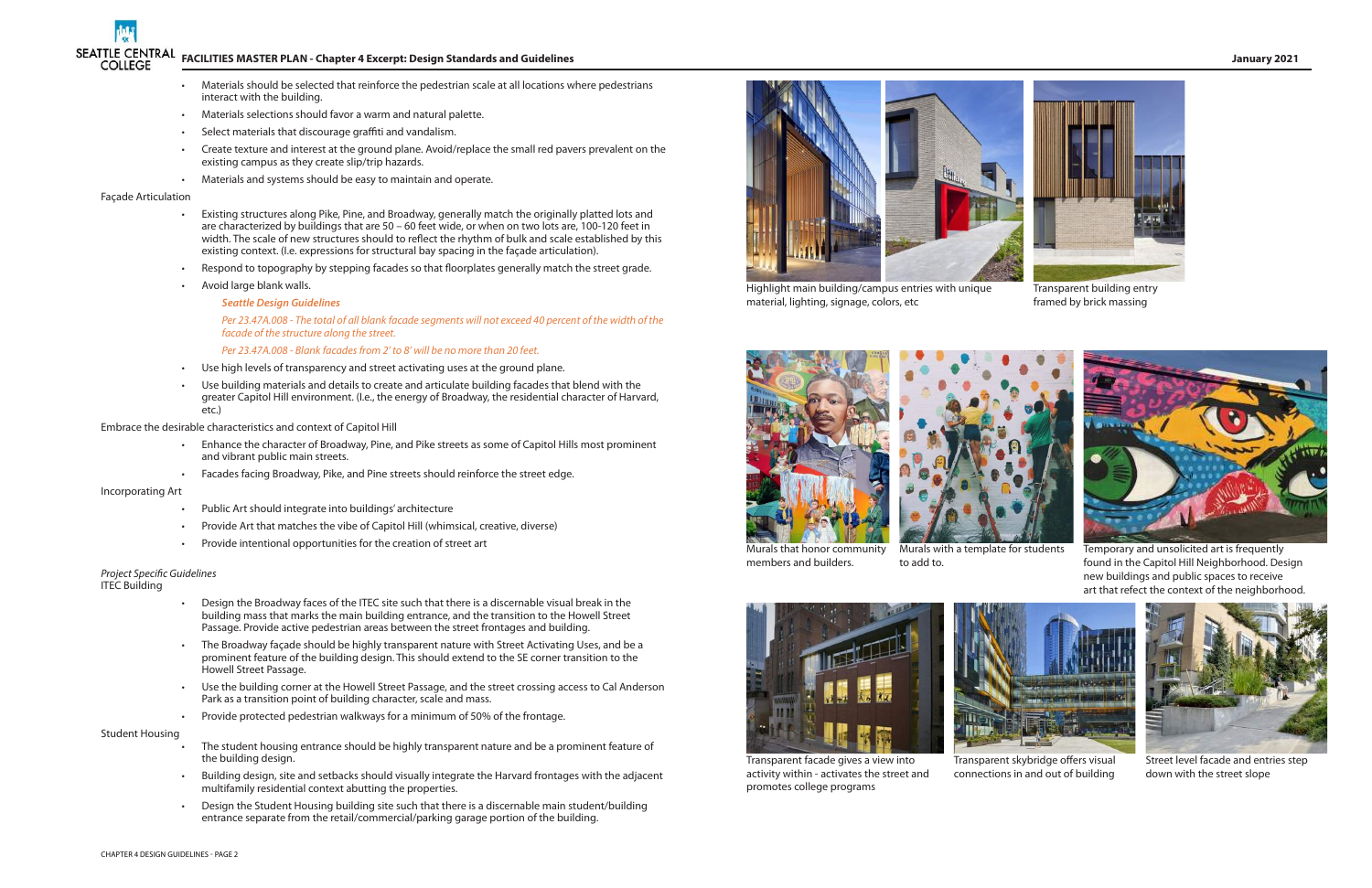Landscaping that includes polinator and native plants



An identifiable palette of plantings and site furnishings to reinforce the college district



Stepped plaza transitions grade and offers different amenities

# SEATTLE CENTRAL FACILITIES MASTER PLAN - Chapter 4 Excerpt: Design Standards and Guidelines January 2021<br>COLLEGE **The COLLEGE**

- The Pine street façade should be highly transparent nature with Street Activating Uses, and be a prominent feature of the building design. Provide protected pedestrian walkways for a minimum of 50% of the Pine street frontage.
- *• Aspirational Guideline Incorporate micro/flexible retail opportunities for community business along the Pine Street Frontage.*
- Vehicle access into and out of the parking garage should be located on Boylston Avenue.
- SCC will work with the City of Seattle jurisdictions to support the development of traffic calming, and pedestrian crossings consistent with a pedestrian friendly environment along Harvard and Howell streets.

### Student Center

- Design the Broadway faces of the Student Center site such that there is a discernable visual break in the building mass that marks the Student Center Plaza, and the pedestrian pass-through to Cal Anderson Park.
- The Broadway façade should be highly transparent nature with Street Activating Uses, and be a prominent feature of the building design.
- Use the building corner at the campus' mid-block crossing, and pedestrian pass-through to Cal Anderson Park as a transition point of building character, scale and mass.
- Design the Cal Anderson facing facade to enliven and enhance the safety of the adjacent space. Orient entries, windows, decks and other amenity spaces to face the park.
- Design the Nagle facade with actve street level uses to support and reinforce its role as an active participant in the park.

Build seating off of existing site features (brick bulkheads)



Covered outdoor space adjacent to open space provide opportunities for using space during inclement weather



### Harvard Building, I and Harvard Building II.

- Design the Harvard and Howell building corners such that there is a discernable visual break in the building mass that marks the main building entrances.
- The building entrances should be highly transparent nature and be a prominent feature of the building design.
- Accent the building corners at the pedestrian crosswalks to the Howell Street Passage as a transition point of building character, scale and mass.
- Building design, site and setbacks should visually integrate the Howell and Harvard frontages with the adjacent multifamily residential context abutting the properties.
- SCC will work with the City of Seattle jurisdictions to support the development of traffic calming, and pedestrian crossings consistent with a pedestrian friendly environment along Harvard and Howell streets.

### **Open Space** *Seattle Design Guidelines*

*PL1 – Complement and contribute to the network of open spaces around the site and the connection among them* 

*DC3 – Integrate open space design with the design of the building so that each complements the other.* 

### *General - Campus Wide*

- Student usability of open space will be prioritized over public usability.
- Preservation of public access and use is essential.
- Open spaces should complement and contribute to the network of existing campus open space and the connections to the greater Capitol Hill neighborhood.
- Connectivity. All open space development should consider design approaches that provide pedestrian links between campus entries, campus building entries, major pedestrian streets, Cal Anderson Park, Sound Transit Stations, Seattle Streetcar Stations, and Metro Bus Stops.





New construction references adjacent building through choice of materials, rhythm, and scale





E Pine and Harvard - avoid this condition

Active street frontage with small/ flexible/retail character



Built-in site furnishings with simple forms; paving materials indicate clear circulation



Existing Glen at South Plaza dead-ends at Stormwater mitigation facilities (right) with green space for play (left).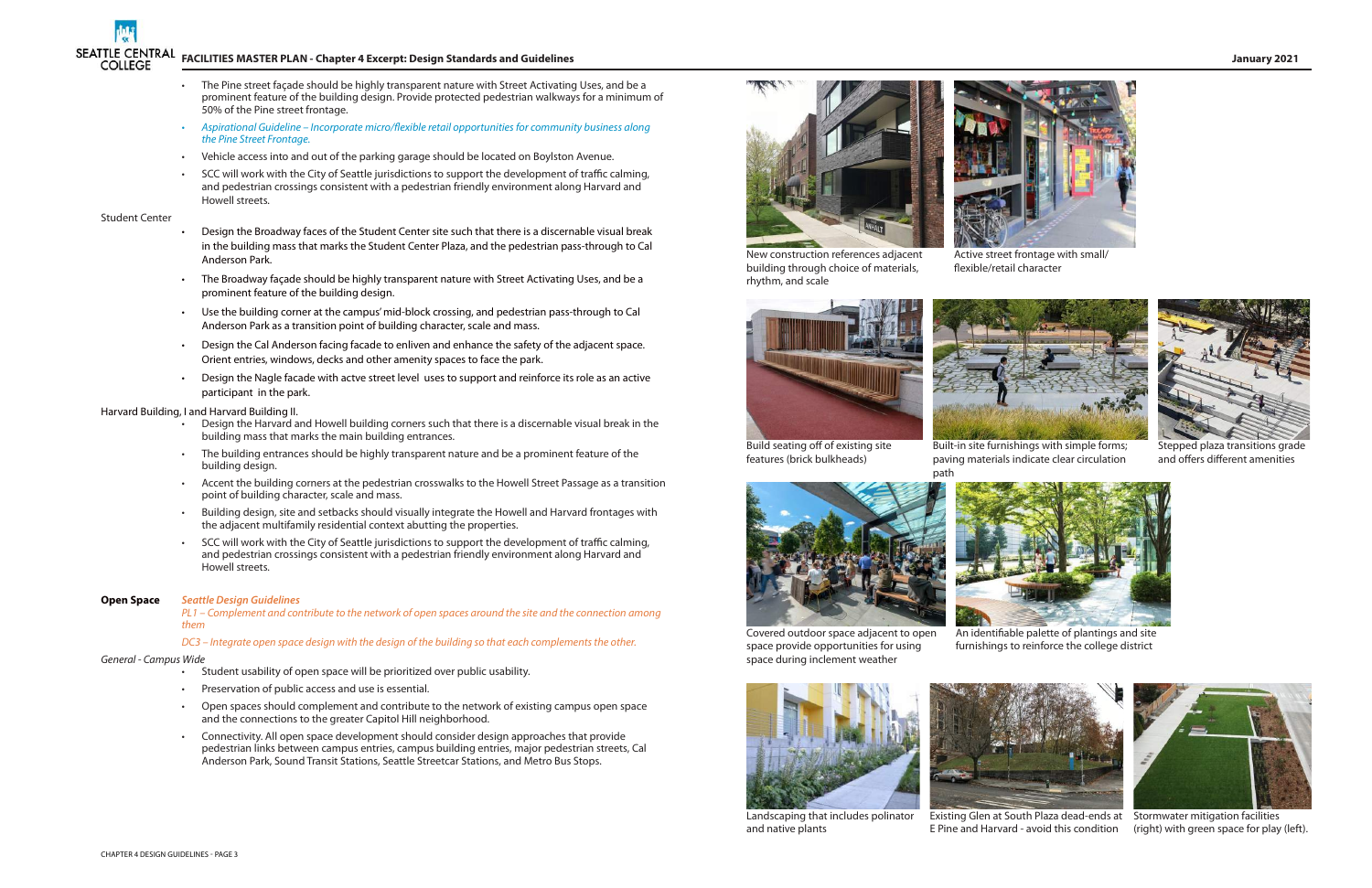## **FACILITIES MASTER PLAN - Chapter 4 Excerpt: Design Standards and Guidelines January 2021**

- Open spaces will include supplementary pedestrian lighting strategies in addition to that required for public safety. (see Lighting guidelines for additional information)
- Open spaces should have multiple entry/exit points avoid dead-ends or one-way-in/out spaces.
- Open spaces should include archway(s), gateways, or other site features that define the extents of the college grounds. See also Campus identity guidelines for additional information.
- Provide site furnishings for student and community use.
- Avoid small level changes in open spaces larger, more unified open spaces are preferred. Include infrastructures (power, water, lighting, built elements) that will foster flexible and temporary uses. (impromptu gatherings, special everts, pop-up retail, etc.)
- Take advantage of any grade changes to create transitions that can be used for seating or other amenities.
- Include covered outdoor space to encourage use during inclement weather.
- Redevelop underutilized open spaces. I.e., Howell Street Passage, the sunken area at the South Plaza

### Greenspace

- Green space should have multiple entry/exit points no dead-end or one-way-in/out spaces.
- Redevelop underutilized green spaces. I.e., the Glen at the South Plaza
- Create a palette of plantings and trees create a defined "palette" to reinforce the college "district".
- All landscape will utilize Low-maintenance plants and groundcover. Open lawn areas should be minimized.
- Use stormwater treatment strategies to greenify campus and mitigate stormwater.
- Integrate rainwater capture with public art.
- When Existing/Heritage trees are affected by site work, they will be reviewed regarding their suitability in the space and how they frame/define adjacent spaces. City guidelines for preservation/ replacement/mitigation will be followed.
- Campus Landscaping and right-of-way improvements should support urban wildlife by creating new habitat for insect and birds through design and planting for green roofs, walls, and planting beds. Maximize the use of native plantings.

### **Pedestrian Circulation**

### *Seattle Design Guidelines*

*PL2 – Create a safe and comfortable walking environment that is easy to navigate and well-connected to existing pedestrian walkways and features*

### Pedestrian Street Crossings

SCC will work with the City of Seattle jurisdictions to support the development of traffic calming, and pedestrian crossings consistent with a pedestrian friendly environment at all crossings. Consider pavement treatments, landscaping lighting fixtures, and other elements that indicate the spaces are shared among pedestrians, cyclists, and motor vehicles. Particularly areas of emphasis are:

- Intersection at Harvard and Pine
- Intersection at Harvard and Howell
- Intersection at Howell and Broadway
- Mid-block crossing of Broadway between the Student Center and the main BE Complex entrance.

### Universal Accessibility

- Provide accessible pathways along all public edges and pathways
- Use paving materials that minimize the risk of injury in wet/freezing conditions

### **Street Level Activation and Uses**

### *Seattle Design Guideline*

*PL3 – Encourage human interaction and activity at the street level with clear connection to building entries and edges* 

• Create opportunities for retail/commercial uses (where appropriate).



Raised crosswalks improve pedestrian Bell St features curb ramps at all safety and accessibility.

intersections and continuous paving in the R.O.W.





Street trees with planting beds enhance the sidewalk streetscape

Raised planting areas protect vegetation, integrated seating for pedestrians





Facade setback at ground level creates extra space for pedestrians

and sizes near main entries

Seating with different orientations



Modular site furnishings provide seating and planting beds.



Street level setback contributes to public life with space for cafe seatng, a bike rack, and signage, all protected by a large canopy.

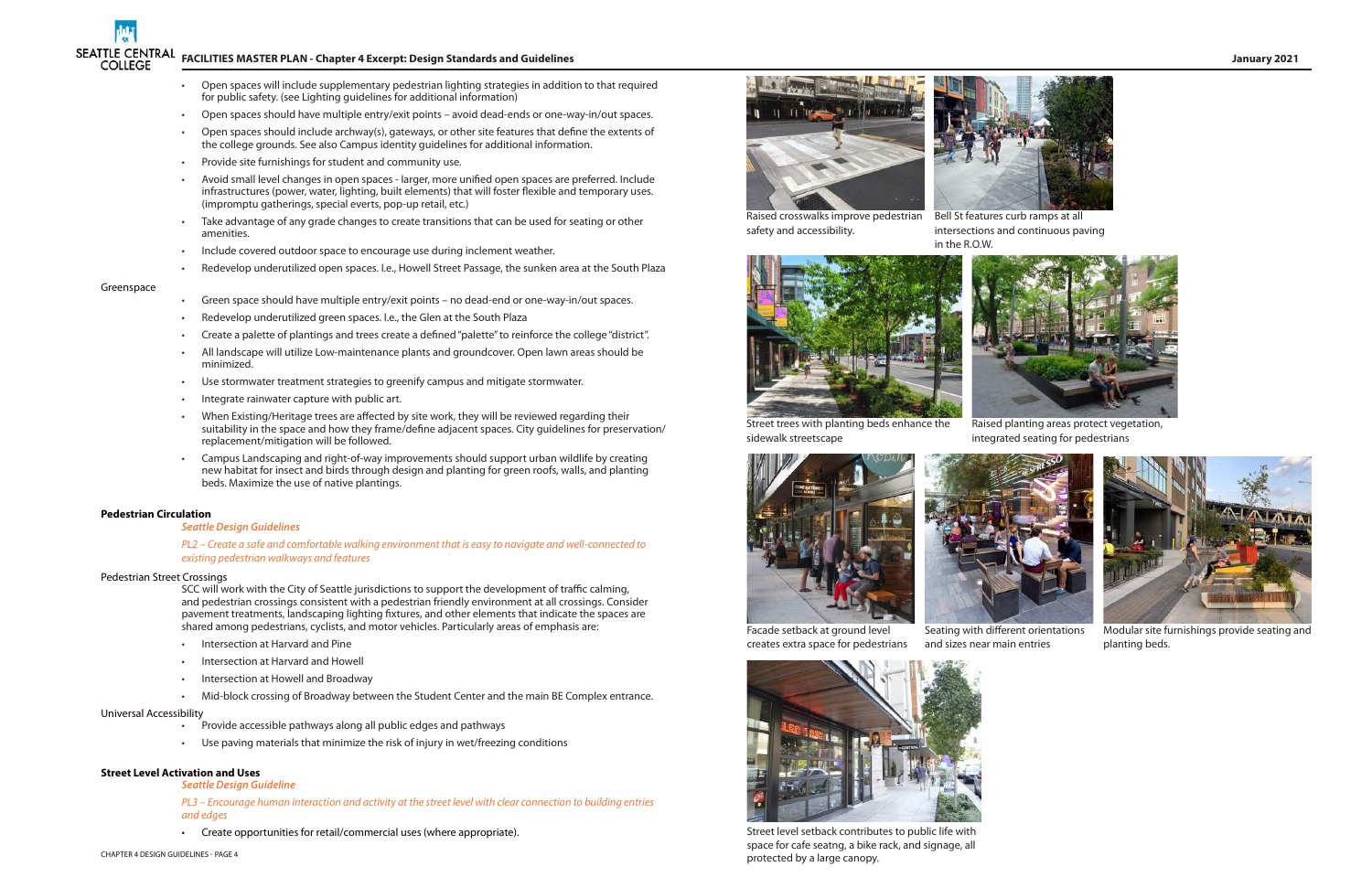CHAPTER 4 DESIGN GUIDELINES - PAGE 5



- 
- Provide street furniture for College and Community Use. Include at areas to promote activity, and in locations that offer respite to the bustle of busy streets.
- Functional art in open spaces.
- Murals on blank facades.
- Provide canopies or cantilevered structure at walkways along frontages with high levels of pedestrian traffic to provide weather protection.
- Enhance the pedestrian environment thought inclusion art, societal, and other placemaking features.

### *Seattle Design Guideline*

### *DC1 – Optimize the arrangement of uses and activities on site.*

- Structures with street frontage facing Pike, Pine, or Broadway should orient active street-level uses on these streets. The uses should be transparent with visibility into and out of, the structures. Uses should include highly activated functions that bring energy and interest to the street. Such as:
	- *Campus Retail (bookstore, coffee shop, bakery, bistro) Food services Student lounges Gathering spaces Meeting spaces (student, college, community) Academic Program Exhibition (makerspaces, digital sandboxes, art gallery, etc.) Fitness Centers Public Safety Offices Performing Arts Venues Community Service Centers*
- *• Aspirational Guideline When appropriate, provide College outreach functions, community services, or opportunities for small storefront businesses.*
- **Lighting** Appropriate lighting levels will be a primary means of making a campus feel safe and inviting and facilitating its use beyond daylight hours. It will be used to elevate and enhance the quality and character of space by providing attractive architectural or artistic design form during the daytime, and a variety of ambient levels during the evening. the campus lighting strategy will be Multi-level to create a hierarchy of lighting for different spaces and uses including:
	- Campus street frontages, internal pathways and open spaces should be well-lit to create a sense of safety and security.
	- Lighting design will minimize light pollution. Dark sky lighting standards should be used to be in keeping with achieving a sustainable design approach.
	- Energy-efficient lights will be installed throughout the Campus to minimize energy usage.
	- Lighting design of open spaces will be carefully chosen to complement the use and character of the space and to enhance the unique elements and landscapes within.
	- Pedestrian scale lighting will be used within open spaces and walkways.
	- The choice and style of light fixtures should contribute to building campus identity and creating a quality environment. The fixtures should complement the architecture and landscape and read as part of an overall design palette of the Campus environs.
	- Consider the use of Threshold Illumination additional lighting at main building entrances, plaza/ open space entrances, and pedestrian pathways.
	- Consider the use of Accent Illumination illumination of artwork, murals, and gathering spaces within larger plazas/open spaces.
	- Consider the use of Artistic / Pop Illumination lighting to create visual interest on building facades, sidewalks, and/or in plazas.

### **Campus Identity**

• Gateways, arches, or other significant physical feature(s) to reinforce campus identity and extents.



Lighting in window wells and building alcoves



highlights paths



Open gateways, campus-identifying art, and other site features help define the extents of the college grounds.





Taller light fixtures provide ambient Integrated lighting light over a large area





Bollard fixtures direct light where it's needed



Wayfinding signage to direct students and guests



Green roofs provide habitats for birds and insects, and reduce heat island effect. Also provide access to views, and add activity to adjacent open spaces,



Physical expression of sustainability measures. Sun shades reduce solar gain and reduce cooling needs